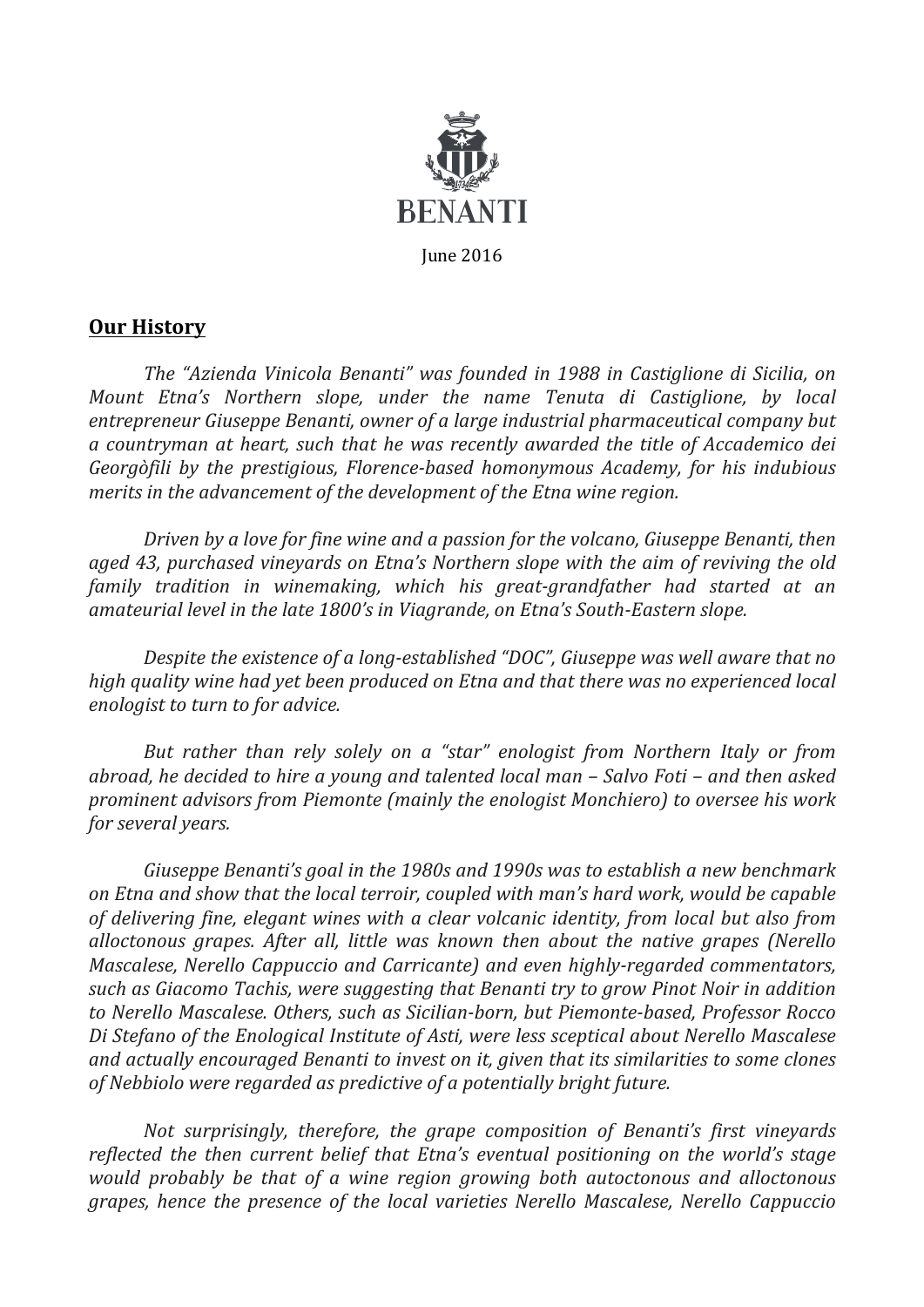and Carricante but also of *international ones such as Cabernet Sauvignon, Pinot Noir and Chardonnay.*

*That* was a time of great debate, a lot of experimenting and little prior knowledge to rely on, but Giuseppe could sense that the road he was about to follow would *eventually lead somewhere meaningful.*

*The first fifteen years of the winery's life were characterized by a steep learning curve* and some trial and error, as the team made of Giuseppe Benanti himself (a chemist by degree), Salvo Foti and external consultants experimented with countless micro*vinification techniques.*

The winery eventually introduced to the market both Etna DOC wines and more *creative blends involving alloctonous grapes, with the aim not so much of creating a long-term* "business" but simply of making "very good wine", driven purely by pride and *certainly without a formal plan.* 

As Benanti's work started to be appreciated by the global wine community, the *subsequent relentless arrival on Etna of several other producers from the early 2000s – many* of whom actually turned to Benanti for initial advice and even material help – *contributed to generating increased visibility for Etna and to creating a much needed critical mass of good wineries working with local grape varieties, to the extent that consumers around the world were now starting to recognize such grapes more and more.* 

*The new, clearer evidence of the bright future that autoctonous grapes could* potentially have, coupled with the growing involvement with the winery's everyday activities of Giuseppe's sons Antonio and Salvino – both holders of management degrees *and with a sharper view of things – were among the key factors that encouraged Giuseppe Benanti to discontinue the use of any alloctonous grapes and focus exclusively on his core, traditional Etna DOC wines, many of which had in the meantime attained global notoriety, such as Pietra Marina Etna Bianco Superiore (Etna's most highly acclaimed white wine), Rovittello Etna Rosso (the winery's first red wine ever produced,* from the Northern slopes) and Serra della Contessa Etna Rosso (introduced in the mid-1990s following the acquisition by Giuseppe Benanti of the homonymous estate in his *native town of Viagrande on Etna's South-Eastern slope).* 

*Since 2012, the winery is run by twin brothers Antonio and Salvino, today aged* 42, with founder Giuseppe providing continuous inspiration.

*After dropping their respective jobs in other fields, the two brothers have made the winery their "reason to be", and, with a long term view in mind, they have further refined their father's vision and are working hard to take the winery to new heights, through a number of recent entrepreneurial decisions, such as, for example:* 

> • *the promotion to the post of sole enologist, in 2013, of resident talent Enzo Calì, who had been working under Salvo Foti's external supervision*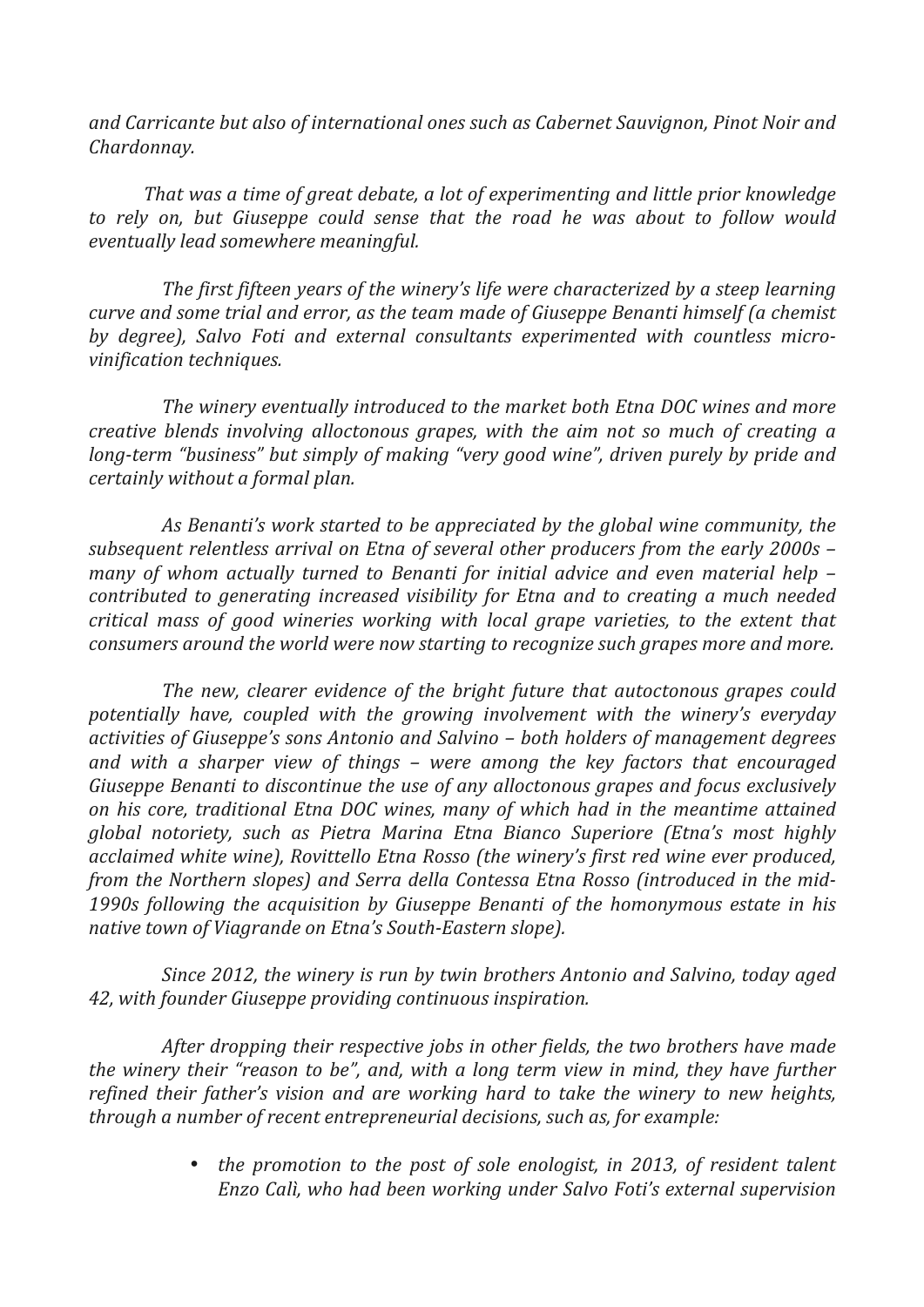## *for almost 10 years*

- *the upgrade of the winery's vinification facilities, with significant investments made in new temperature control systems, new fermenters, new de-stemming and pressing equipment, new laboratory instruments, new vinification and storage vats, a new bottling line, new large-sized casks and a new humidity control system for the cellar*
- *the creation of a new warehouse, with state-of-the-art temperature control equipment, a new software and professional racks*
- *the establishment of an organized "cellar door" and wine tasting program* at the winery, to interact more efficiently with wine enthusiasts and *professionals alike*
- the *lucid decision to sell non-strategic vineyards and parcels of land in general, such as those containing alloctonous grapes or those located beyond the Etna DOC boundaries, in order to generate significant liquidity to re-invest in the core activities*
- the recent purchase of new, better vineyards and land, in the best possible *spots on both the North and East slopes of Etna*
- the imminent planting, in late 2016, of new vines in the North, East and South-East slopes of the volcano, and, more specifically:
	- o *2 new hectares of Nerello Mascalese in Rovittello (North)*
	- o *2.5 new hectares of Carricante in Milo (East)*
	- o *2 new hectares of Carricante in Viagrande (South-East)*
- *the strengthening of the relationship with local farmers who have traditionally been conferring grapes to Benanti, and the consequent creation of a collaborative model designed to aggregate a number of small growers around Benanti*
- *the exclusive use, and the patenting, of four proprietary local yeasts, extracted from the local grapes, chosen through a five-year study*
- the establishment of close relationships with small, like-minded wine *importers* around the world, acting as ambassadors of the brand and *often aided by Antonio and Salvino Benanti themselves*

*What started as Giuseppe's "dream"* 30 years ago has now become an organized *family venture relying on strong core competences and a solid reputation.*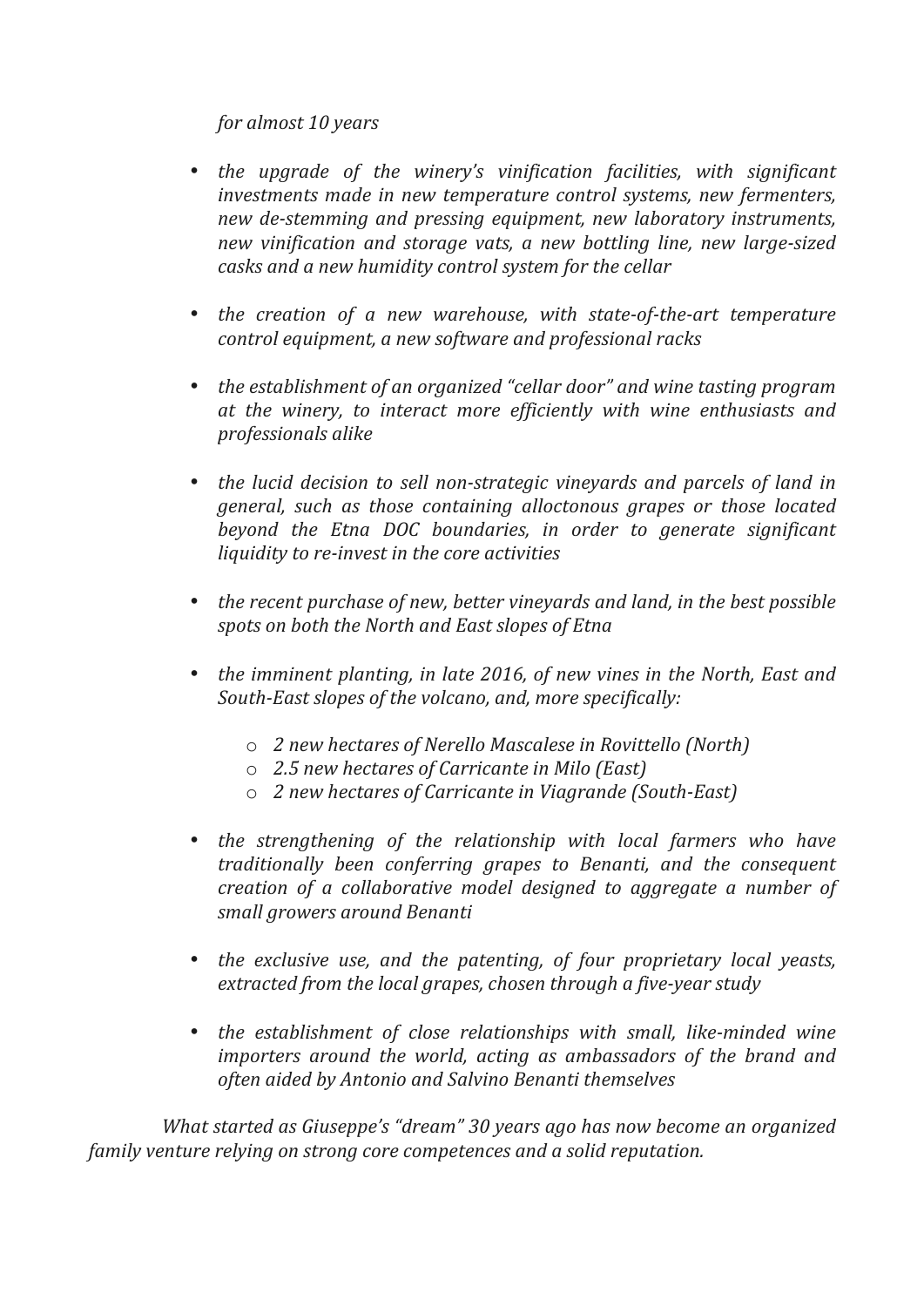*By reinforcing more and more the winery's traditional boutique profile and artisan culture, coupled now with much better technology and a growing number of highly* suitable land parcels, Antonio and Salvino aim to make Benanti one of the most *respected wineries in Italy within the next years. Their project is very much underway and a lot of hard work and personal resources are being devoted to it. Amongst other things, for example, the winery has plans to make its wine portfolio even more terroir*specific, in line with the Etna DOC's trend to differentiate wines by slope and even *vineyard.*

*Having successfully completed a generational transition, and with a clear vision of the future, the Benanti family winery is therefore not only an important piece of Etna's history* and present, but, most importantly, it is well positioned to be among the leaders *of Etna's future development.*

*The winery's philosophy has not changed much over the years and it has been refined and made very rigorous over time. It can be defined as a genuine devotion to the Etna DOC region and its multi-layered cultural and enological richness, made of three very* fine *local grape varieties and a multitude of sub-terroirs with different combinations of altitude, soil type, sun exposure, rainfall and ventilation.*

*Benanti's purpose is to produce highly "territorial" wines, with a typical volcanic soul* and distinct elegance and character. Wines made to last, thanks to a careful *vinification and ageing process, and to be appreciated over time.* 

In recognition of the quality of its work, Benanti was named Italian Winery of *the Year by the Gambero Rosso wine guide in 2007 and Top-100 Winery of the Year by Wine & Spirtits magazine of the USA in 2012. Over time, it has also received very good reviews by publications such as Wine Spectator (USA), Wine Enthusiast (USA), Wine* Advocate (USA) and Decanter (UK), amongst others.

*Total production amounts to ca. 150,000 bottles, which can be enjoyed at selected restaurants and fine wine boutiques in Italy, the USA, Canada, the UK, France, Japan, Singapore, China, Australia and Scandinavia.*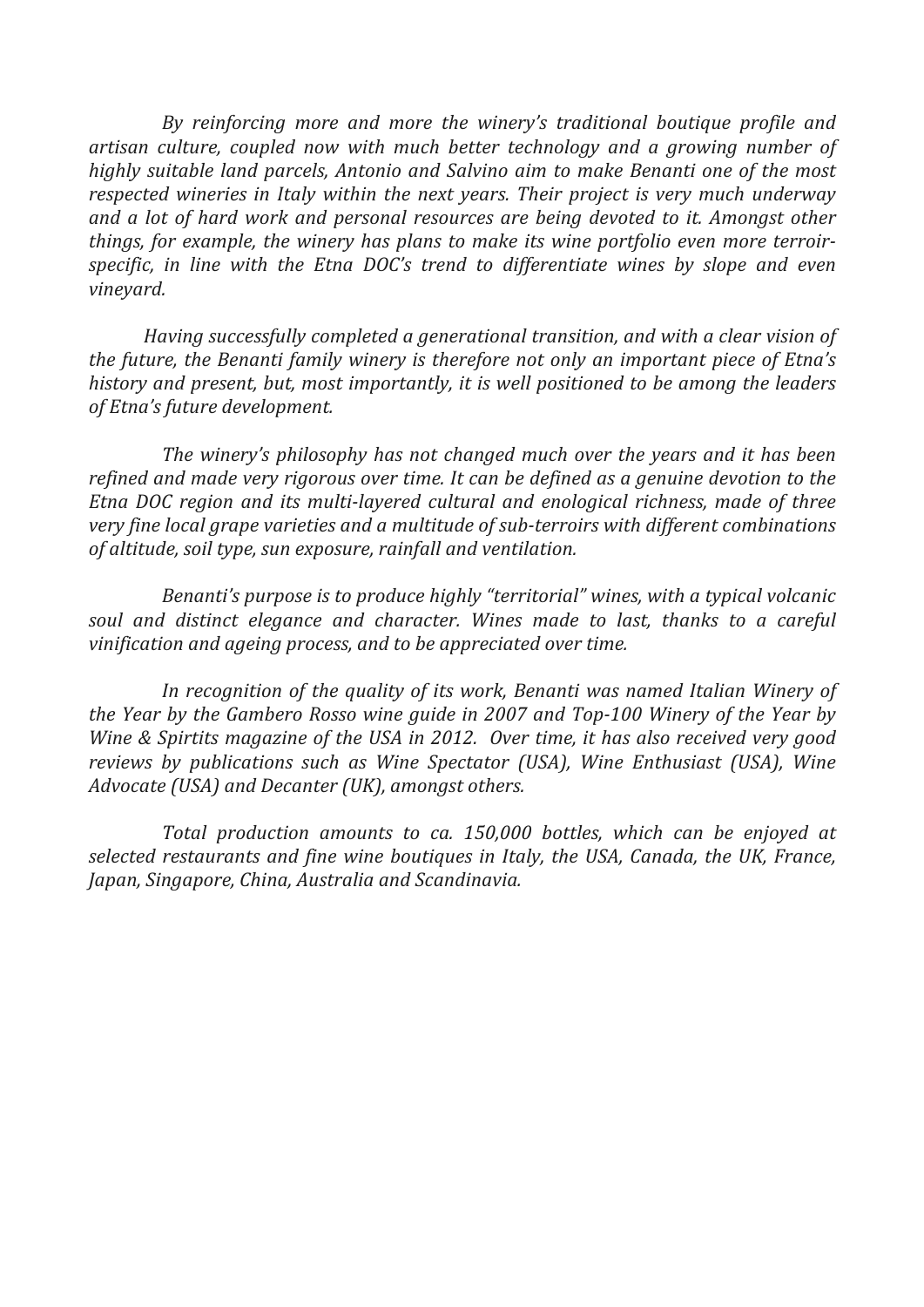## **Fact Sheet**

| <b>Name</b>                  | Benanti                                                                                                                                                                                                                                                                                                                                                                                       |
|------------------------------|-----------------------------------------------------------------------------------------------------------------------------------------------------------------------------------------------------------------------------------------------------------------------------------------------------------------------------------------------------------------------------------------------|
| <b>Established</b>           | 1988 (initially as "Tenuta di Castiglione")                                                                                                                                                                                                                                                                                                                                                   |
| <b>First vintage</b>         | 1990                                                                                                                                                                                                                                                                                                                                                                                          |
| <b>First wines to market</b> | Rovittello Etna Rosso DOC 1990 and Pietra Marina Etna Bianco<br>Superiore DOC 1990, released at Vinitaly 1993                                                                                                                                                                                                                                                                                 |
| <b>Founder</b>               | Giuseppe Benanti (born 1945)                                                                                                                                                                                                                                                                                                                                                                  |
| <b>Managers</b>              | Antonio Benanti (born 1974) and Salvino Benanti (born 1974),<br>sons of Giuseppe Benanti                                                                                                                                                                                                                                                                                                      |
| <b>Enologist</b>             | Enzo Calì (born 1976), at Benanti since 2004                                                                                                                                                                                                                                                                                                                                                  |
| <b>Main site</b>             | Via Giuseppe Garibaldi 361, 95029 Viagrande (CT)                                                                                                                                                                                                                                                                                                                                              |
| <b>Cellar</b>                | Via Giuseppe Garibaldi 475, 95029 Viagrande (CT)                                                                                                                                                                                                                                                                                                                                              |
| <b>Hectares owned</b>        | 14, located in Rovittello (North Etna), Milo (East Etna) and<br>Viagrande (South-East Etna)                                                                                                                                                                                                                                                                                                   |
| <b>Hectares managed</b>      | 10, owned by local farmers and managed by Benanti                                                                                                                                                                                                                                                                                                                                             |
| <b>Employees</b>             | 13 (excluding vineyards)                                                                                                                                                                                                                                                                                                                                                                      |
| <b>Profile</b>               | Family-owned and -run winery devoted to qualitative excellence                                                                                                                                                                                                                                                                                                                                |
| Image                        | Prestigious, historic winery, recognized as a pioneer of fine wine<br>making on the Etna volcano                                                                                                                                                                                                                                                                                              |
| <b>Percentage of export</b>  | 70% (growing)                                                                                                                                                                                                                                                                                                                                                                                 |
| <b>Main export markets</b>   | USA (New York, California and Illinois being the top three States),<br>Canada, UK, France, Scandinavia, Japan, Singapore, Hong Kong,<br>Australia                                                                                                                                                                                                                                             |
| Awards                       | * Italian Winery of the Year, 2007 (Gambero Rosso)<br>* Top 100 Winery, 2012 (Wine & Spirits Magazine)<br>*11 Gambero Rosso "Tre Bicchieri" awards<br>* Several "F.I.S. Bibenda" and "Slow Wine" awards<br>* Good scores/comments on Wine Spectator, Decanter, Wine<br>Advocate, Wine Enthusiast, Jancis Robinson, Vinous.com, Gourmet<br>Traveller Wine, New York Times, Wall Street Journal |